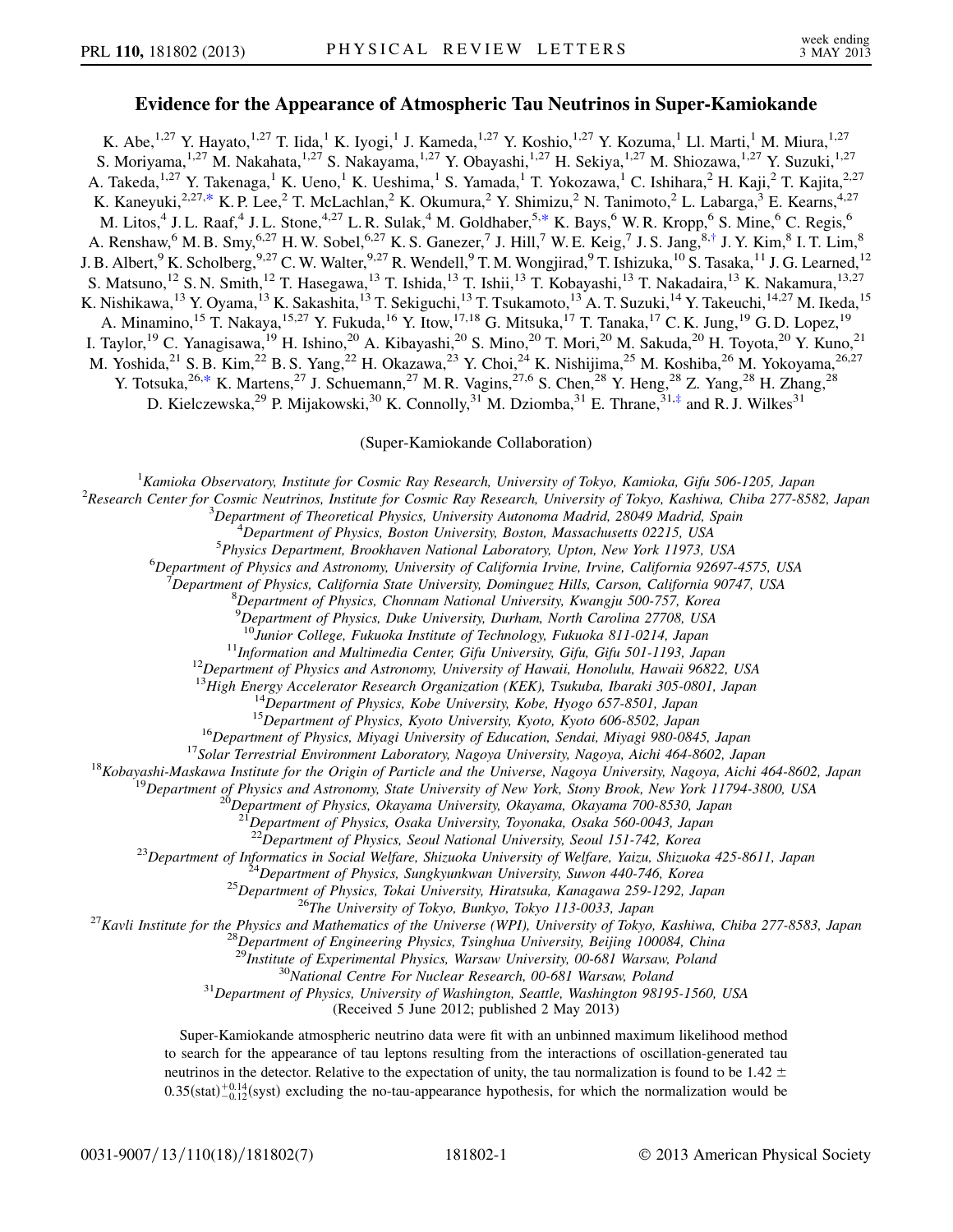zero, at the 3.8 $\sigma$  level. We estimate that 180.1  $\pm$  44.3(stat)<sup> $+$ 17.8</sup>(syst) tau leptons were produced in the 22.5 kton fiducial volume of the detector by tau neutrinos during the 2806 day running period. In future analyses, this large sample of selected tau events will allow the study of charged current tau neutrino interaction physics with oscillation produced tau neutrinos.

DOI: [10.1103/PhysRevLett.110.181802](http://dx.doi.org/10.1103/PhysRevLett.110.181802) PACS numbers: 14.60.Pq, 95.55.Vj

It is now well known that neutrinos undergo flavor oscillations. The flavor states of the neutrino measured through the weak interaction are quantum mechanical mixtures of neutrino mass states. As observed in the quark sector, this mixture results in oscillations of detected flavor states. Evidence exists for this effect in atmospheric neutrinos  $[1,2]$  $[1,2]$  $[1,2]$  $[1,2]$ , solar neutrinos  $[3-7]$  $[3-7]$ , reactor experiments  $[8]$  $[8]$ , and long-baseline oscillation experiments [[9–](#page-5-8)[11](#page-5-9)]. In 2011, the T2K  $[12]$  $[12]$  $[12]$ , MINOS  $[13]$  $[13]$ , and Double Chooz  $[14]$  experiments showed the first indications of full three-flavor oscillations. In 2012 the Daya Bay [[15](#page-5-13)] and RENO [\[16\]](#page-5-14) experiments reported the first precision measurements of the  $\theta_{13}$  mixing angle which drives three-flavor oscillation.

Definitive proof of flavor oscillation requires unambiguous appearance of the charged current interaction of a neutrino not in the original source. In the dominant oscillation for  $\nu_{\mu}$  at GeV energies,  $\nu_{\mu} \rightarrow \nu_{\tau}$  oscillations, observing the resulting  $\tau$  lepton is quite difficult. This is because producing a tau lepton requires a neutrino of energy greater than a threshold of 3.5 GeV. Long-baseline experiments tuned to the neutrino oscillation maximum for their distances tend to have the bulk of their neutrinos below this energy. Furthermore, the tau lepton immediately decays to final states with an electron, muon, or mesons plus a tau neutrino so the tau lepton itself cannot be easily seen. Nevertheless, the OPERA Collaboration was recently able to show evidence for a single reconstructed event in their emulsion consistent with tau appearance [\[17\]](#page-5-15). The Super-Kamiokande (Super-K) Collaboration first published a search for tau appearance in atmospheric neutrinos in 2006 [[18](#page-5-16)]. Since the atmospheric neutrino flux extends to energies well above 10 GeV, and spans a wide range of baselines, we expect to see tau leptons produced in the Super-K detector. However, these events must be distinguished from other high-energy atmospheric neutrino interactions. Further comparisons of these techniques can be found in Ref. [[19](#page-5-17)] and prospects for future detectors can be found in Ref. [[20](#page-5-18)].

This Letter reports a result from a new search utilizing the Super-Kamiokande experiment. This analysis addresses the question of whether the atmospheric data are consistent with the lack of oscillation-generated  $\nu_{\tau}$  or whether they are necessary to explain the observations. Super-K is a 50 000 ton water Cherenkov detector [\[21\]](#page-5-19) with 22.5 kton of fiducial volume. It consists of two concentric detectors: an inner detector with 11 129 inwardlooking 20 in. photodetectors and an outer detector with 1885 outward-facing 8 in. photodetectors which acts as a

veto. Its large target mass makes it well suited to look for the rare appearance of tau neutrinos from oscillations. The typical energy of atmospheric neutrinos is about 1 GeV. Because of the previously noted energy threshold, about one  $\nu_{\tau}$  charged current event per kton-yr should be produced in the Super-K detector.

Super-K has been in operation for approximately 15 years and has had several running configurations indicated by the labeling SK-I (1996-2001), SK-II (2002- 2005), SK-III (2006-2008), and SK-IV (2008-2012). The previously reported Super-K result [\[18\]](#page-5-16) was based on the data from SK-I alone. Since that time the analysis has been improved to increase its sensitivity and the data set has used has been expanded to also include SK-II and SK-III, thereby almost doubling its size. As the total data set covers the period between 1996 and 2008, it comprises 2806 days of live time.

In order to predict the rate of both the tau signal and atmospheric background, a full Monte Carlo (MC) simulation is used both to predict the neutrino interactions inside the detector and to model the response of Super-K itself. Three-dimensional neutrino fluxes for  $v_{\mu}$  and  $v_{e}$ produced in atmospheric showers are taken from the flux calculation of Honda et al. [\[22\]](#page-5-20). The fluxes are oscillated with a custom code [[23](#page-5-21)] which takes into account all relevant path lengths, energies, and matter effects using our current knowledge of three-flavor neutrino oscillation parameters. The oscillation parameters used are [\[24](#page-5-22)[–26\]](#page-5-23)  $\Delta m_{32}^2 = 2.1 \times 10^{-3} \text{ eV}^2$ ,  $\Delta m_{21}^2 = 7.6 \times 10^{-5} \text{ eV}^2$ ,  $\sin^2 2\theta_{23} = 1.0$ ,  $\sin^2 2\theta_{12} = 0.84$ ,  $\delta_{CP} = 0$ . The Super-K best fit value of  $\Delta m_{32}^2$  from Refs. [[24,](#page-5-22)[25](#page-5-24)] was used in order to make use of the full set of systematic errors which were previously evaluated around this point. However, the difference in results between using this value and that of recent more precise values reported in the literature [\[27\]](#page-5-25) is found to be negligible due to the wide range of  $L$  and  $E$  sampled by the atmospheric neutrinos. For the values of  $\theta_{13}$ , recent Daya Bay [\[15\]](#page-5-13) and RENO [[16](#page-5-14)] results are combined in a weighted average and we use  $\sin^2 2\theta_{13} = 0.099$ . The interactions of the  $v_{\mu}$ ,  $v_{e}$ , and oscillation-produced  $v_{\tau}$ 's with the nuclei of water molecules inside the Super-K detector are modeled with the NEUT [[2,](#page-5-4)[28](#page-5-26)] neutrino interaction code. Finally, a GEANT3 [[29](#page-5-27)] based detector MC is used to simulate Super-K itself. More detailed descriptions of this software can be found in Ref. [[2\]](#page-5-4).

For the purposes of this analysis it is important to understand some details of the neutrino interaction model. The NEUT code models the known neutrino-nucleon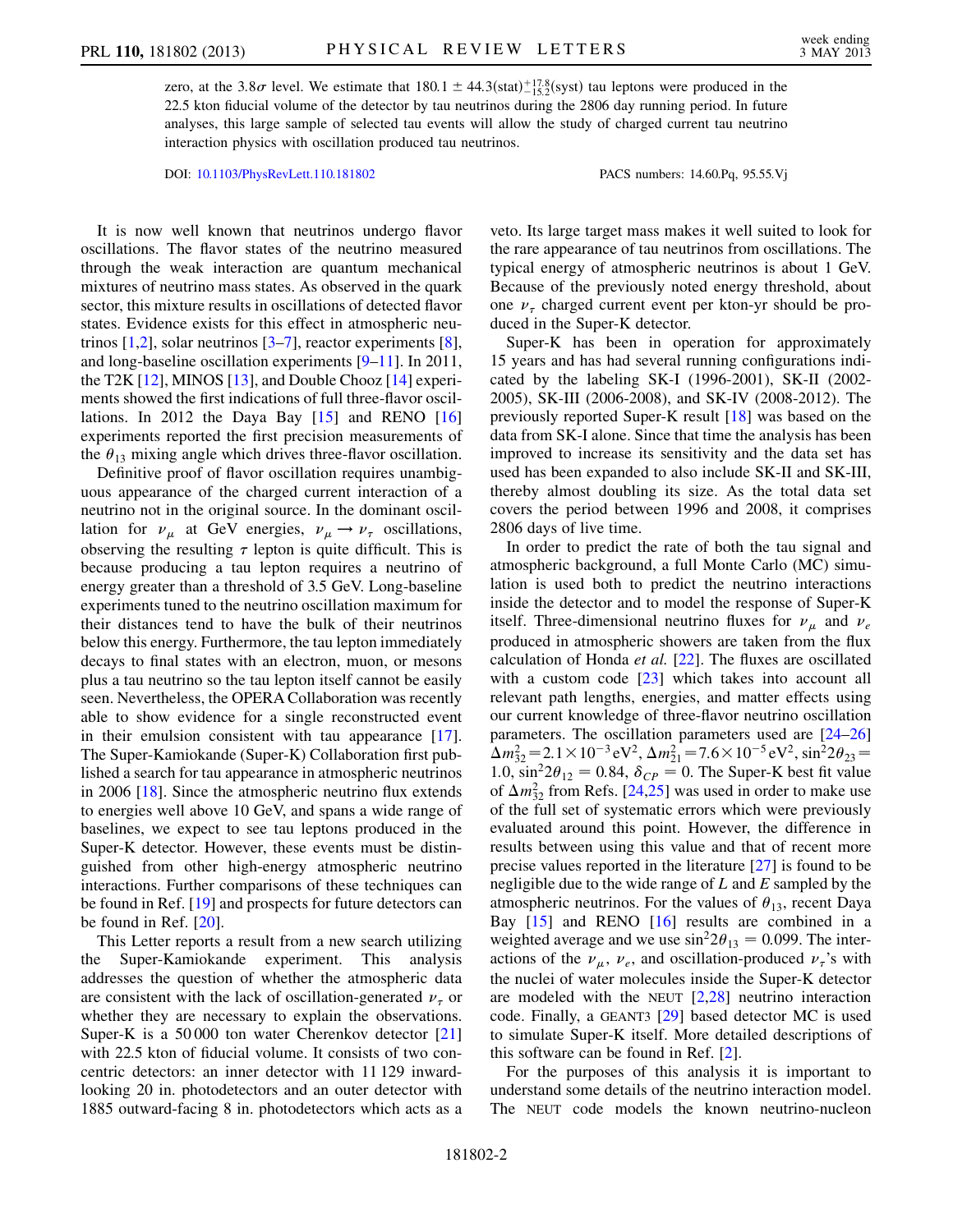interactions including quasielastic scattering, single meson production, coherent pion production, and deep-inelastic scattering (DIS). All  $\nu_{\mu}$  and  $\nu_{e}$  interactions are simulated. Additionally, charged-current (CC)  $\nu_{\tau}$  interactions are simulated and added to the sample using weighting based on the oscillation probabilities. Neutral current (NC) interactions are assumed to be unaffected by oscillations. The  $\nu_{\tau}$  CC cross sections are calculated following the same models as those used for  $\nu_{\mu}$  and  $\nu_{e}$  with the appropriate lepton mass terms. In the case of single and coherent pion production lepton mass corrections not included in the original models are also employed [\[30](#page-6-0)[,31\]](#page-6-1). Tau leptons are decayed using TAUOLA (version 2.6) [\[32\]](#page-6-2). Since the distribution of decay particles depends on the polarization of the tau lepton, a polarization model from Ref. [\[33\]](#page-6-3) is incorporated into NEUT. At the relevant neutrino energies selected by this analysis, the CC interactions contain a high percentage of DIS (46%) with the portion of CC events induced by the  $\nu_{\tau}$  signal interactions alone containing 56% DIS. In the calculation of the cross sections of DIS, the GRV94 [[34](#page-6-4)] parton distribution functions are used, and additional corrections to make the DIS cross sections match smoothly with the resonance region as developed by Bodek and Yang are also applied [\[35\]](#page-6-5). More details of the DIS implementation can be found in Ref. [\[2](#page-5-4)].

The signature of oscillation-induced tau neutrinos in the atmospheric flux is the detection of the decay of tau leptons in the Super-K detector. As the leptonic decays of the tau look on the whole very similar to normal CC DIS interactions from  $\nu_{\mu}$  and  $\nu_{e}$ , an analysis is developed which attempts to select the hadronic decays.

In order to select the tau events, we first identify high energy events contained in the inner detector by requiring that there is no appreciable activity in the outer detector, the interaction is in the fiducial volume (the distance to the nearest wall  $>200$  cm), and the event has more than 1.3 GeV of visible energy. The selection efficiencies for this set of cuts are 81% for the  $\nu<sub>\tau</sub>CC$  signal and 23% for the background events, respectively.

The presence of the extra pions from hadronic tau decay which come from a heavy object can statistically separate the signal from the normal  $\nu_{\mu}$  and  $\nu_{e}$ CC and NC background. In order to further separate the signal from the background, a set of variables which show differentiation between the two samples is used as the inputs to a feedforward neural network (NN). The NN is configured using the TMVA package [\[36\]](#page-6-6) with seven inputs nodes, one hidden layer with 10 nodes, and one output node. Exclusive training and testing samples are selected from the MC sets to avoid bias and test for overtraining.

The variables used are (a) the log base 10 of the total visible energy of the event, (b) the particle identification of the maximum energy ring in the event, (c) the number of decay electron candidates in the event, (d) the maximum distance between the primary interaction and any decay electron found from a pion or muon decay, (e) the clustered sphericity of the event in the center of mass system, (f) the number of possible Cherenkov ring fragments, and finally (g) the fraction of total number of photoelectrons in the events carried by the first ring. The agreement between downward-going data and MC simulations (where no tau signal is expected) for the NN output along with the overlaid expected tau signal is shown in Fig. [1](#page-2-0). See Supplemental Material [[37](#page-6-7)] for the additional agreement between the data and MC simulations of the seven input variables to the NN.

All of the oscillation-induced tau neutrinos will come from below due to differing path lengths in the earth. In order avoid encoding such up-down biases into the network, and to select events based solely on their topology, the training is performed by weighting the oscillation probabilities of all events based on their energies alone, not their direction. In this way, all oscillation probabilities are correct on average, but upward-going and downwardgoing events are treated the same in the training process. This technique has the added benefit of not setting the weights of the down-going signal events to zero, thus preserving MC statistics. The training is performed such that a NN output which is near 1.0 signifies that the event is taulike, while events near 0.0 are nontaulike. After training, the NN is found to efficiently separate the tau appearance signal from the background of other atmospheric neutrino interactions.

When acting on the events passing the preselection cuts, 75% of the signal events (60% total efficiency) and only 26% of the background events (6% total efficiency) remain when events with a NN output of greater than 0.5 are considered. In this ''taulike'' sample, NC background makes up 26% of the sample and is an important remaining background. Table [I](#page-3-0) further displays the fractional breakdown of the interaction modes in the sample. In order to extract maximum information from the event samples, instead of cutting on the NN output, the output of the NN

<span id="page-2-0"></span>

FIG. 1. The separation of signal and background by the neural network. The downward-going data (points) are overlaid with the downward-going atmospheric MC simulations (solid line). Also shown is the tau signal MC simulation (shaded). The tau signal is normalized for equal statistics.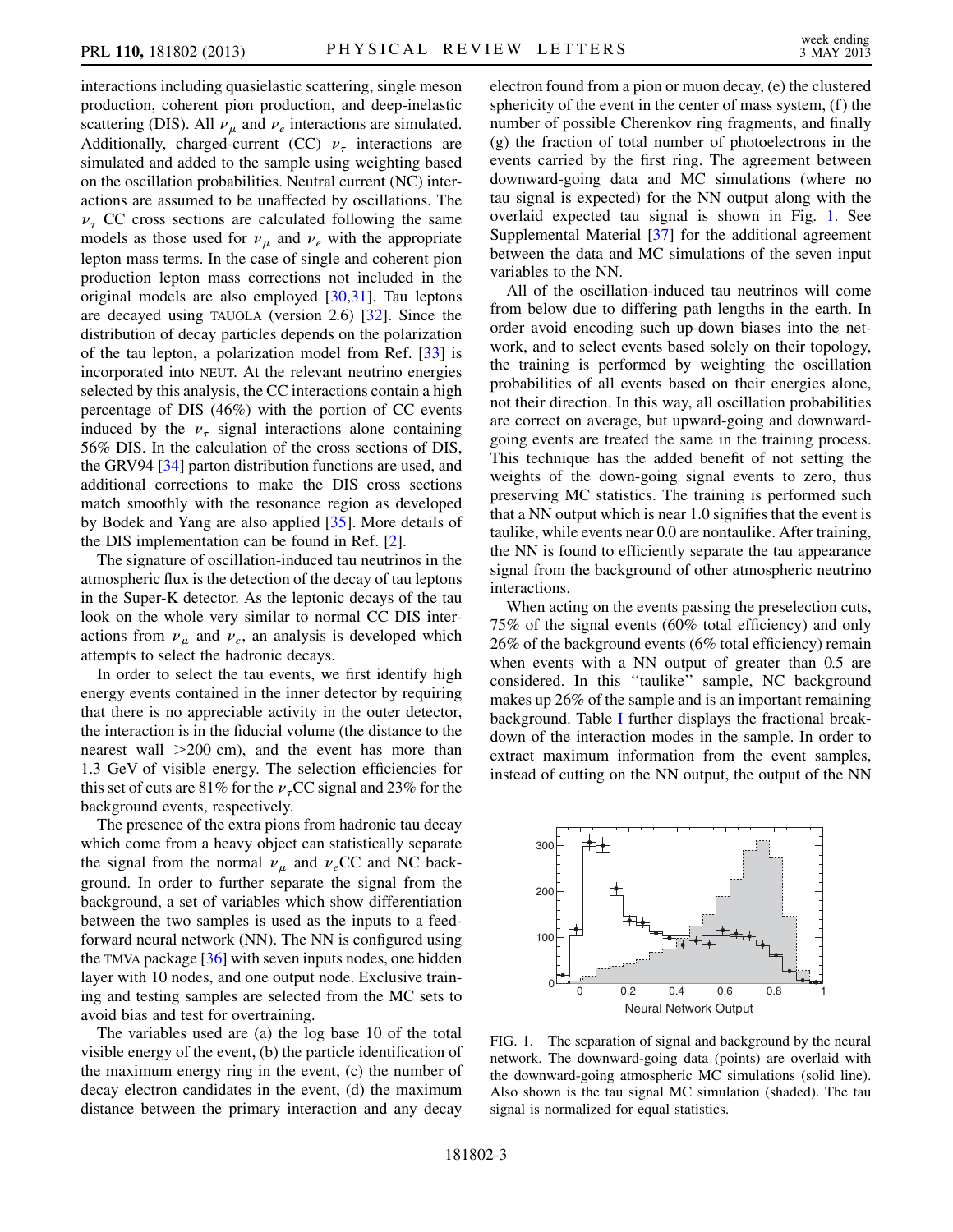<span id="page-3-0"></span>TABLE I. The fractional breakdown of interaction modes of both the expected signal (CC  $\nu_{\tau}$ ) and background for the SK-I period. For fitting purposes the entire sample is used in the analysis, but the NN enhanced  $(NN > 0.5)$  and depleted  $(NN < 0.5)$  signal selections are shown here to demonstrate the effect of signal and background separation. For each sample, the number of selected SK-I MC events is shown scaled by the 1489 days of SK-I live time. The fractional breakdown by interaction mode of each sample is shown in parentheses.

| Interaction mode | NN < 0.5     | NN > 0.5     | All           |
|------------------|--------------|--------------|---------------|
| $CC$ $\nu_e$     | 781.4 (0.40) | 381.3 (0.46) | 1162.7(0.42)  |
| CC $\nu_{\mu}$   | 1070.2(0.55) | 200.2(0.24)  | 1270.4 (0.46) |
| CC $\nu_{\tau}$  | 12.4(0.01)   | 37.2(0.04)   | 49.7 $(0.02)$ |
| NC.              | 95.2(0.05)   | 209.3(0.25)  | 304.4(0.11)   |

is combined with the zenith direction of the event into a probability distribution functions (PDF) and is used to jointly fit the tau and background components.

An example of the two-dimensional distributions of the NN output versus the direction of the detected events used to discriminate signal from background is shown in Fig. [2.](#page-3-1) Distributions for both oscillation-generated taus on the left and other atmospheric background on the right are shown. The vertical axes of these two-dimensional distributions contain the output of the NN and reflects how taulike the event is (NN output near 1.0 taulike, 0.0 nontaulike). The horizontal axis is the cosine of the reconstructed zenith angle of the event which is determined by an energyweighted sum of the ring directions in the event. The tau events (left-hand panel) are indicated as taulike by the NN and come from below  $[\cos(\theta)$  near  $-1.0]$  as expected. In contrast, other atmospheric neutrinos (right-hand panel) are primarily nontaulike and come from both above and below. In fact, it can be seen that these events are depleted in the upward-going direction due to their oscillation into (mostly noninteracting) tau neutrinos. By varying the relative normalization of the two distributions, both the

<span id="page-3-1"></span>

FIG. 2. Histograms of the PDFs of both tau signal (left) and atmospheric background (right). The vertical axis is the output of the NN, the horizontal axis the cosine of the event zenith direction. Upward-going events are to the left, downward-going events to the right. The tau signal appears in the upward-going taulike region.

amount of tau appearance and the overall background level can be adjusted.

PDFs for each run period for both signal and background are built out of two-dimensional histograms prepared from the MC simulations, with the probability density following the normalized bin contents. Then, an unbinned likelihood fit of the data is done to the sum of the signal and background PDFs varying the normalization between them. It is necessary to perform an unbinned fit as statistics of bins in the full two-dimensional space would be quite low. The result of the fit is a normalization factor on the signal and the background which tells us how many tau interactions are needed to be consistent with our data set. Separate PDFs are produced for SK-I, -II, and -III, and each data set is fit to its appropriate MC set. The data sets are fit both individually for each run period and jointly together.

Although the technique employed here is more sophisticated than that of Ref. [\[18\]](#page-5-16), it is also more sensitive to some systematic errors since large numbers of background events remain in the nonsignal regions of the fitting space which were previously removed by cuts. By training the NN to recognize tau interactions, the NN also learns to effectively separate quasielastic from multi-pi and DIS interactions in the background samples. This is because the DIS events tend to have many extra pions in them, and thus look more like the tau signal. The DIS portion of the interactions thus forms a large part of the background in the signal region and we therefore explicitly take into account uncertainties in the DIS normalization in the fit.

The average neutrino energy in the DIS interactions in our sample is 14 GeV and the cross section is not known to better than the 10% level at that energy. We also know that the application of the Bodek-Yang corrections [[35\]](#page-6-5) tends to suppress our DIS interactions at higher energies by about 5%. For this reason, the DIS error is introduced into the fit as a 10% Gaussian error constraint. After the fit is completed it is found that the amount of DIS is increased from its nominal value by 10% at the best fit point. If the fit is performed with no constraint on the DIS fraction at all, then the DIS fraction fits 14% higher than the nominal value.

The fit is performed on each data period separately, and is also performed jointly with all data periods being fit at the same time. In the case of finding the exact normalization as predicted by the MC simulations, these factors would be 1.0. When the data periods are fit together, the tau normalization is found to be  $1.42 \pm 0.35$  (stat) with the background normalization  $0.94 \pm 0.02$ (stat). When fit separately, the tau normalizations are found to be  $1.27 \pm 0.49$ (stat),  $1.47 \pm 0.62$ (stat), and  $2.16 \pm 0.78$ (stat) for SK-I, SK-II, and SK-III, respectively.

It is also instructive to examine the results of the combined fit graphically. Binned projections of the fitted results can illustrate the quality and features of the fit. Figure [3](#page-4-0) shows the projections in zenith for both taulike (NN output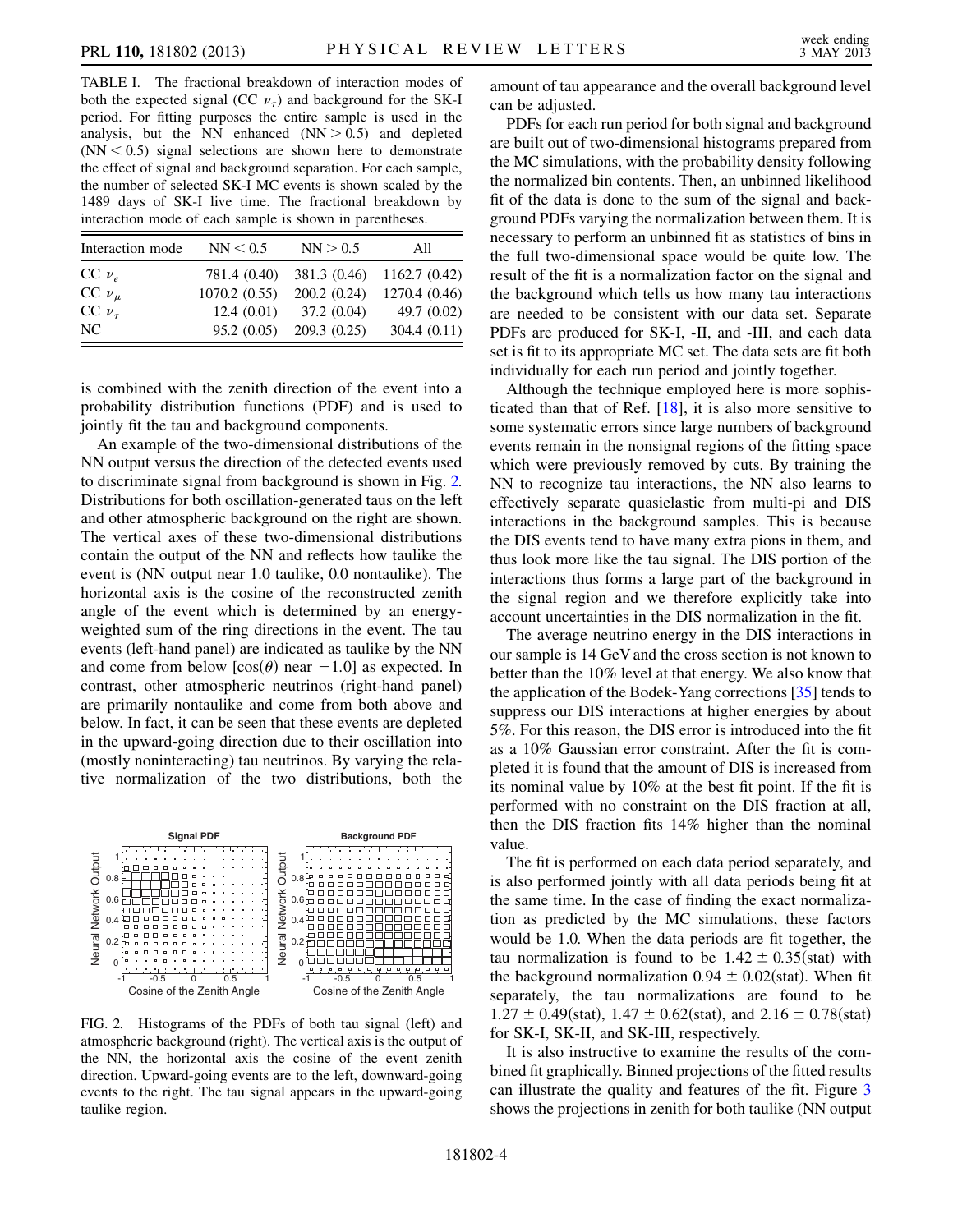<span id="page-4-0"></span>

FIG. 3 (color online). Fit results showing projections in the NN output and zenith angle distribution for taulike  $(NN > 0.5)$ , upward-going  $[\cos(\theta) > 0.1]$ , nontaulike (NN < 0.5), and downward-going  $[\cos(\theta) < 0.1]$  events for both the twodimensional PDFs and data. The PDFs and data sets have been combined from SK-I through SK-III in this figure. The fitted tau signal is shown in gray.

 $>0.5$ ) and nontaulike (NN output  $< 0.5$ ) events, along with the projections in NN output for both upward-going [ $cos(\theta)$  > 0.1] and downward-going [ $cos(\theta)$  < 0.1] events. In these plots the PDFs have been rescaled to the fitted normalization values. The fitted tau signal is shown in gray. Good agreement is seen in all distributions. As expected, tau events are observed as an excess of taulike events in the upward-going direction. In these plots the PDFs and data sets from all of the run periods have been combined together.

There are 28 uncertainties which are a subset of those used in the Super-K three-flavor atmospheric neutrino analysis. A more detailed description of them can be found in Ref. [[24](#page-5-22)]. The systematic errors for the analysis are divided into two sets. The first set, which describes errors on the tau expectation itself, plays no role in comparing the fitted observed number of events with the no-tauappearance hypothesis and does not affect the significance of this quoted result. However, this set is used to quote an error on the expected number of events and includes uncertainties in the  $\nu_{\tau}$  cross section and any uncertainty that would increase both the signal and the background in a way that does not change the significance of the reported result. Detector biases on selection and fitting are included in these uncertainties but are quite small compared to the tau cross-section error, the largest being a 5% error on the detector energy scale. The error on the tau cross section was made by a comparison of NEUT [\[28\]](#page-5-26) with several other models, looking in particular at the differences between NEUT and the cross-section model by Hagiwara *et al.* [[33\]](#page-6-3). Another comparison between cross-section models was recently completed by the authors of Ref. [[20](#page-5-18)] and gave similar results. As noted above, this 25% error does not contribute to the reported significance of this Letter. However, future analysis using this high statistics data set employing full simultaneous treatment of all relevant systematic errors can measure this cross section and constrain its uncertainty using the Super-K data itself.

The second class of errors includes those that would affect the observed signal but not the background, or otherwise would cause the significance of the measured normalization to change when doing the fit. There are five such errors, all expressed as ratios: upward to downward neutrino flux, horizontal to vertical neutrino flux, kaon to pion originated neutrino flux, NC to CC cross section, and the upward to downward detector energy scale difference. In the current analysis the dominant error on the signal was the NC/CC ratio changing the fitted number of events of about  $\pm 7\%$  due to the relatively large percentage of NC background in the signal region.

Also included in the errors which can change the measured results and significance are those due to variations in the known oscillation parameters. For this study they are varied within the  $1\sigma$  limits of a combined SK-I + SK-II + SK-III atmospheric oscillation analysis result assuming the normal hierarchy [[25](#page-5-24)]. The  $\Delta m_{32}^2$  is varied between  $1.92 \times 10^{-3}$  and  $2.22 \times 10^{-3}$  eV<sup>2</sup>, sin<sup>2</sup>2 $\theta_{23}$  is varied between 0.93 and 1.0. The  $\theta_{13}$  values are varied within our combined Daya Bay [[15](#page-5-13)] and RENO [[16](#page-5-14)] results of  $\sin^2 2\theta_{13} = 0.099 \pm 0.014$ . The use of nonzero  $\theta_{13}$  results in a 13% reduction of the fitted normalization as threeflavor oscillations produce high energy upward-going electron neutrinos which add to the upward-going background, thus decreasing the needed number of tau neutrinos to explain the signal region. However, the variation in  $\theta_{13}$ around this central value results in less than a 1% change in the fit result. For this analysis, we set the value of  $\delta_{CP}$  to zero. Varying the value of  $\delta_{CP}$  results in, at most, a 1.3% difference in the number of fitted taus, and we neglect this uncertainty. The systematic errors are summarized in Table [II](#page-4-1).

Including and combining the observed  $(+9.6 - 8.6%)$ and expected  $(+28.4 - 30.0\%)$  systematic uncertainties

<span id="page-4-1"></span>TABLE II. Summary of systematic uncertainties for both the expected and observed number of  $\nu_{\tau}$  events. The errors for each category including that of the oscillation parameters have been added in quadrature.

| Systematics uncertainties for $\nu_{\tau}$ normalization | $+$ % | $-\mathcal{O}'$ |
|----------------------------------------------------------|-------|-----------------|
| Super-K atmospheric $\nu$ oscillation errors             |       |                 |
| 28 error terms (expected events)                         | 13.4  | 14.7            |
| 5 error terms (observed events)                          | 7.9   | 8.5             |
| Tau neutrino cross section (expected events)             | 25.0  | 25.0            |
| Oscillation parameters (observed events)                 | 5.4   | 13              |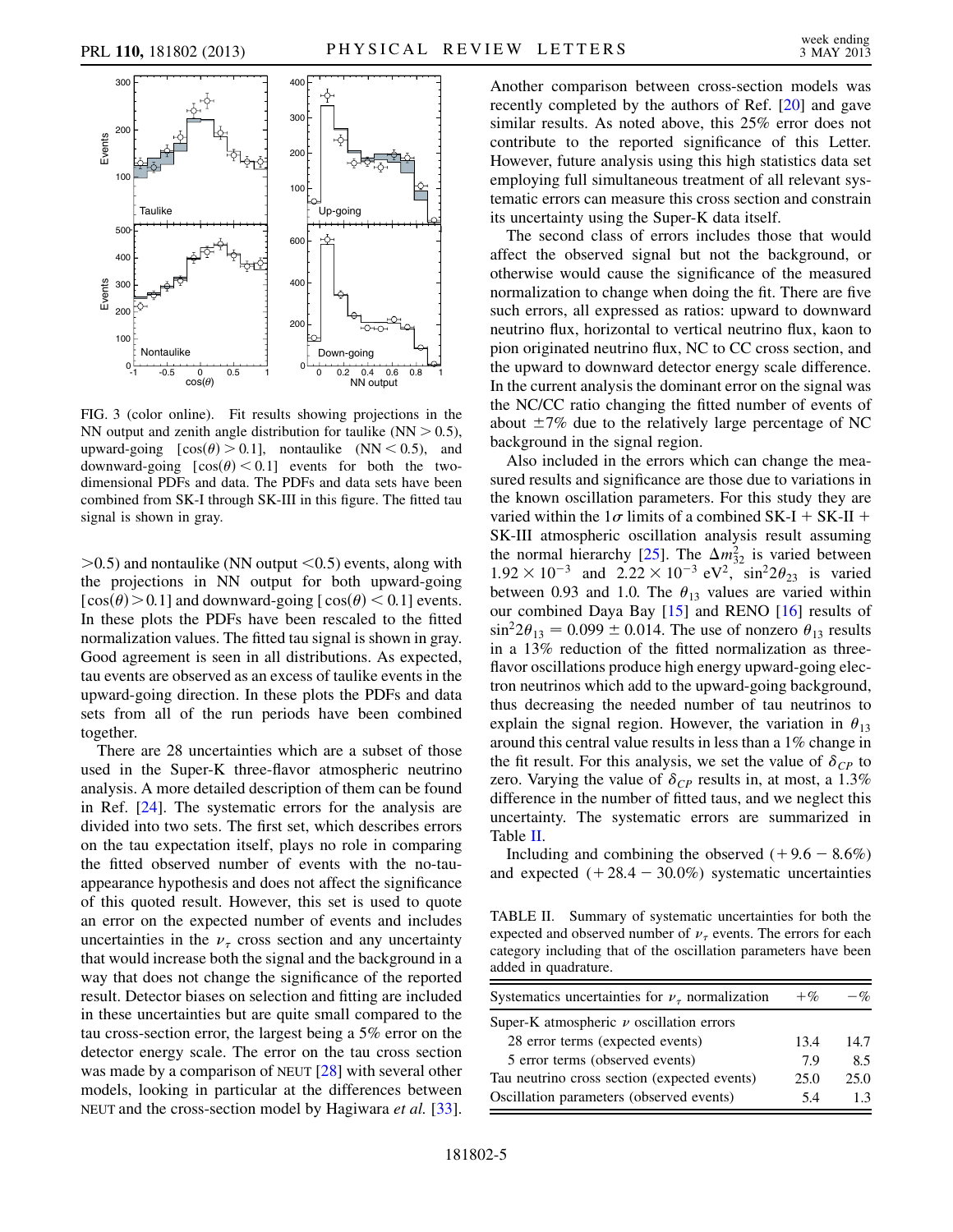separately, the fitted value of the tau normalization is  $1.42 \pm 0.35$ (stat) $^{+0.14}_{-0.12}$ (syst). After rescaling the MC by all fitting factors and correcting for efficiency, the observed number of fitted events over the entire running period is calculated to be  $180.1 \pm 44.3$  (stat) $^{+17.8}_{-15.2}$  (syst) events. This is to be compared to an expectation of  $120.2^{+34.2}_{-34.8}$  (syst) interactions in the fiducial volume if no fitting factors are applied. Identifying this large statistics sample opens the possibility to study charged current tau neutrino interaction physics with oscillation produced tau neutrinos.

The observed number of events is converted to the significance level at which we can reject the no-tauappearance hypothesis. The measured signal normalization (1.42 and its associated statistical and systematic errors) is compared with the case of no  $\nu_{\tau}$  appearance, which would have a normalization of zero. An asymmetric Gaussian centered at 1.42 is prepared and the integral of the PDF below zero is calculated. The p value is  $6.2 \times 10^{-5}$ , which corresponds to a significance level of  $3.8\sigma$ . A significance of 2.7 $\sigma$  is expected for the nominal expected signal. The larger measured significance is a consequence of the fact that more signal was measured than expected. The DIS fraction is fit with a 10% increase over its nominal value, and is correlated with the tau normalization. Because of this, not only is the fitted tau normalization lower than it would be without this error, but the error on the tau normalization is larger than it would otherwise be due to the presence of the correlated DIS error, thus slightly reducing the measured significance. It should be noted that if the inverted hierarchy is chosen instead of the normal one when calculating the oscillation probabilities, the expected number of  $\theta_{13}$ -induced upward-going electrons is reduced, approximately in half, resulting in a somewhat higher fitted value (1.56) and a correspondingly higher significance.

In summary, we find that the Super-Kamiokande atmospheric neutrino data are best described by neutrino oscillations that include tau neutrino appearance in addition to the overwhelming signature of muon neutrino disappearance. By a neural network analysis on the zenith angle distribution of multi-GeV contained events, we have demonstrated this at a significance of  $3.8\sigma$ .

We gratefully acknowledge the cooperation of the Kamioka Mining and Smelting Company. The Super-Kamiokande experiment has been built and operated from funding by the Japanese Ministry of Education, Culture, Sports, Science and Technology, the U.S. Department of Energy, and the U.S. National Science Foundation.

<span id="page-5-1"></span><span id="page-5-0"></span>[\\*D](#page-0-0)eceased.

<span id="page-5-2"></span>[‡](#page-0-2) Present address: Department of Physics and Astronomy, University of Minnesota, Minneapolis, MN 55455, USA.

- <span id="page-5-3"></span>[1] Y. Fukuda et al. (Super-Kamiokande Collaboration), [Phys.](http://dx.doi.org/10.1103/PhysRevLett.81.1562) Rev. Lett. 81[, 1562 \(1998\).](http://dx.doi.org/10.1103/PhysRevLett.81.1562)
- <span id="page-5-4"></span>[2] Y. Ashie et al. (Super-Kamiokande Collaboration), [Phys.](http://dx.doi.org/10.1103/PhysRevD.71.112005) Rev. D 71[, 112005 \(2005\)](http://dx.doi.org/10.1103/PhysRevD.71.112005).
- <span id="page-5-5"></span>[3] J. Hosaka et al. (Super-Kamkiokande Collaboration), Phys. Rev. D 73[, 112001 \(2006\).](http://dx.doi.org/10.1103/PhysRevD.73.112001)
- [4] K. Abe et al. (Super-Kamiokande Collaboration), [Phys.](http://dx.doi.org/10.1103/PhysRevD.83.052010) Rev. D 83[, 052010 \(2011\)](http://dx.doi.org/10.1103/PhysRevD.83.052010).
- [5] Q. Ahmad et al. (SNO Collaboration), *[Phys. Rev. Lett.](http://dx.doi.org/10.1103/PhysRevLett.89.011301)* 89, [011301 \(2002\).](http://dx.doi.org/10.1103/PhysRevLett.89.011301)
- [6] B. Aharmim et al. (SNO Collaboration), *[Phys. Rev. C](http://dx.doi.org/10.1103/PhysRevC.81.055504)* 81, [055504 \(2010\).](http://dx.doi.org/10.1103/PhysRevC.81.055504)
- <span id="page-5-6"></span>[7] B. Aharmim et al. (SNO Collaboration), [arXiv:1109.0763.](http://arXiv.org/abs/1109.0763)
- <span id="page-5-7"></span>[8] S. Abe et al. (KamLAND Collaboration), *[Phys. Rev. Lett.](http://dx.doi.org/10.1103/PhysRevLett.100.221803)* 100[, 221803 \(2008\)](http://dx.doi.org/10.1103/PhysRevLett.100.221803).
- <span id="page-5-8"></span>[9] M. Ahn et al. (K2K Collaboration), [Phys. Rev. D](http://dx.doi.org/10.1103/PhysRevD.74.072003) 74, [072003 \(2006\).](http://dx.doi.org/10.1103/PhysRevD.74.072003)
- [10] P. Adamson et al. (MINOS Collaboration), [Phys. Rev.](http://dx.doi.org/10.1103/PhysRevLett.101.131802) Lett. 101[, 131802 \(2008\).](http://dx.doi.org/10.1103/PhysRevLett.101.131802)
- <span id="page-5-9"></span>[11] K. Abe et al. (T2K Collaboration), [Phys. Rev. D](http://dx.doi.org/10.1103/PhysRevD.85.031103) 85, [031103\(R\) \(2012\)](http://dx.doi.org/10.1103/PhysRevD.85.031103).
- <span id="page-5-10"></span>[12] K. Abe et al. (T2K Collaboration), [Phys. Rev. Lett.](http://dx.doi.org/10.1103/PhysRevLett.107.041801) 107, [041801 \(2011\).](http://dx.doi.org/10.1103/PhysRevLett.107.041801)
- <span id="page-5-11"></span>[13] P. Adamson et al. (MINOS Collaboration), [Phys. Rev.](http://dx.doi.org/10.1103/PhysRevLett.107.181802) Lett. 107[, 181802 \(2011\).](http://dx.doi.org/10.1103/PhysRevLett.107.181802)
- <span id="page-5-12"></span>[14] Y. Abe et al. (DOUBLE-CHOOZ Collaboration), [Phys.](http://dx.doi.org/10.1103/PhysRevLett.108.131801) Rev. Lett. 108[, 131801 \(2012\).](http://dx.doi.org/10.1103/PhysRevLett.108.131801)
- <span id="page-5-13"></span>[15] F. An et al. (DAYA-BAY Collaboration), [Phys. Rev. Lett.](http://dx.doi.org/10.1103/PhysRevLett.108.171803) 108[, 171803 \(2012\)](http://dx.doi.org/10.1103/PhysRevLett.108.171803).
- <span id="page-5-14"></span>[16] J. Ahn et al. (RENO Collaboration), [Phys. Rev. Lett.](http://dx.doi.org/10.1103/PhysRevLett.108.191802) 108, [191802 \(2012\).](http://dx.doi.org/10.1103/PhysRevLett.108.191802)
- <span id="page-5-15"></span>[17] N. Agafonova et al. (OPERA Collaboration) [arXiv:1107.2594.](http://arXiv.org/abs/1107.2594)
- <span id="page-5-16"></span>[18] K. Abe et al. (Super-Kamiokande Collaboration), [Phys.](http://dx.doi.org/10.1103/PhysRevLett.97.171801) Rev. Lett. 97[, 171801 \(2006\)](http://dx.doi.org/10.1103/PhysRevLett.97.171801).
- <span id="page-5-17"></span>[19] P. Migliozzi and F. Terranova, [New J. Phys.](http://dx.doi.org/10.1088/1367-2630/13/8/083016) 13, 083016 [\(2011\)](http://dx.doi.org/10.1088/1367-2630/13/8/083016).
- <span id="page-5-18"></span>[20] J. Conrad, A. de Gouvea, S. Shalgar, and J. Spitz, [Phys.](http://dx.doi.org/10.1103/PhysRevD.82.093012) Rev. D 82[, 093012 \(2010\)](http://dx.doi.org/10.1103/PhysRevD.82.093012).
- <span id="page-5-19"></span>[21] Y. Fukuda et al., [Nucl. Instrum. Methods Phys. Res., Sect.](http://dx.doi.org/10.1016/S0168-9002(03)00425-X) A 501[, 418 \(2003\).](http://dx.doi.org/10.1016/S0168-9002(03)00425-X)
- <span id="page-5-20"></span>[22] M. Honda, T. Kajita, K. Kasahara, and S. Midorikawa, Phys. Rev. D 70[, 043008 \(2004\).](http://dx.doi.org/10.1103/PhysRevD.70.043008)
- <span id="page-5-21"></span>[23] [http://www.phy.duke.edu/~raw22/public/Prob3++.](http://www.phy.duke.edu/~raw22/public/Prob3%2B%2B)
- <span id="page-5-22"></span>[24] R. Wendell et al. (Super-Kamiokande Collaboration), Phys. Rev. D 81[, 092004 \(2010\).](http://dx.doi.org/10.1103/PhysRevD.81.092004)
- <span id="page-5-24"></span>[25] K. Abe et al. (Super-Kamiokande Collaboration), [Phys.](http://dx.doi.org/10.1103/PhysRevLett.107.241801) Rev. Lett. 107[, 241801 \(2011\).](http://dx.doi.org/10.1103/PhysRevLett.107.241801)
- <span id="page-5-23"></span>[26] T. Schwetz, M. Tortola, and J. Valle, [New J. Phys.](http://dx.doi.org/10.1088/1367-2630/13/10/109401) 13, [109401 \(2011\).](http://dx.doi.org/10.1088/1367-2630/13/10/109401)
- <span id="page-5-25"></span>[27] P. Adamson et al. (MINOS Collaboration), [Phys. Rev.](http://dx.doi.org/10.1103/PhysRevLett.106.181801) Lett. 106[, 181801 \(2011\).](http://dx.doi.org/10.1103/PhysRevLett.106.181801)
- <span id="page-5-26"></span>[28] Y. Hayato, [Nucl. Phys. B, Proc. Suppl.](http://dx.doi.org/10.1016/S0920-5632(02)01759-0) 112, 171 [\(2002\)](http://dx.doi.org/10.1016/S0920-5632(02)01759-0).
- <span id="page-5-27"></span>[29] R. Brun, F. Bruyant, M. Maire, A. McPherson, and P. Zanarini, GEANT3, Report No. DD/EE/81-1, CERN, 1987.

[<sup>†</sup>](#page-0-1) Present address: GIST College, Gwangju Institute of Science and Technology, Gwangju 500-712, Korea.